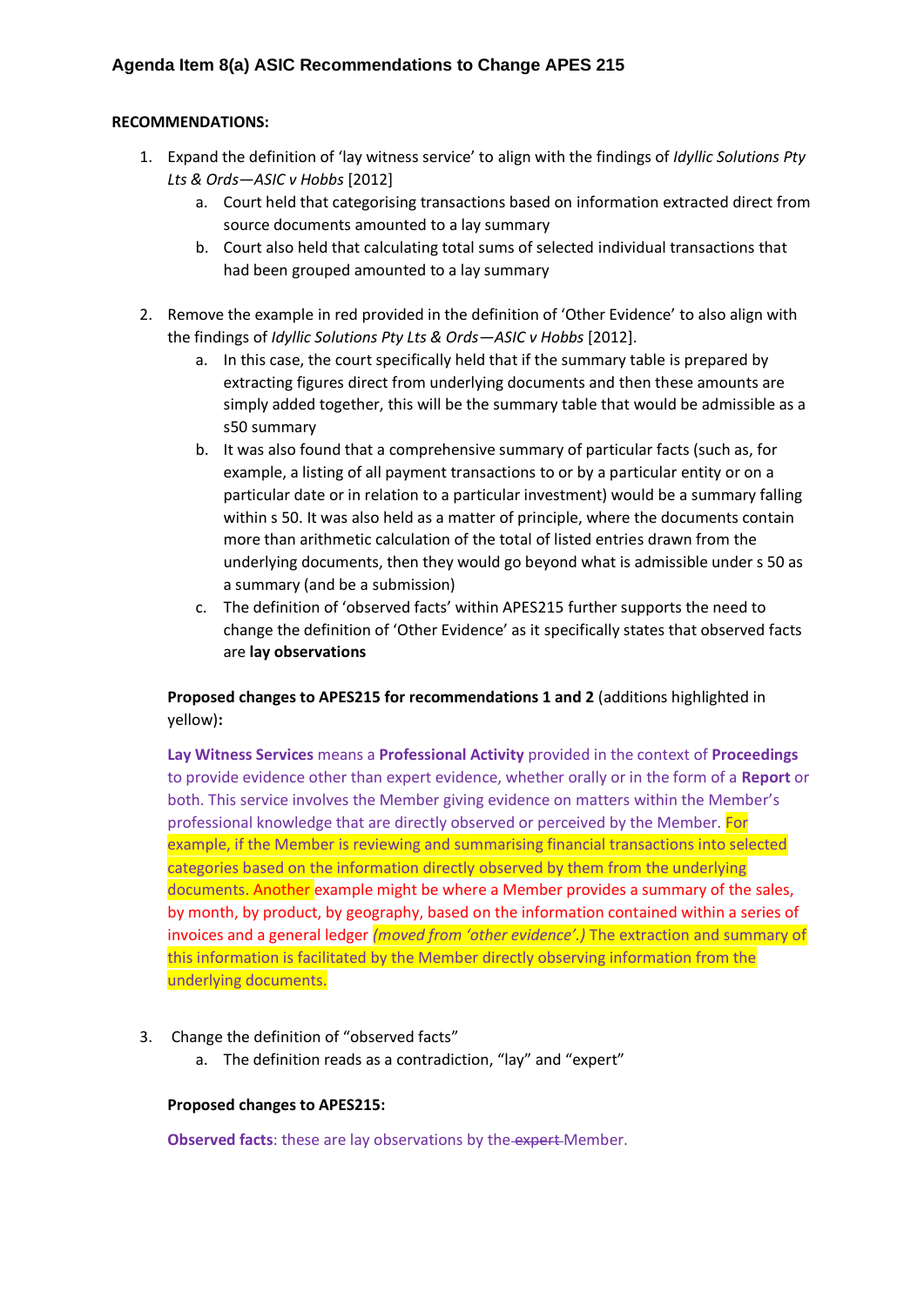# **Agenda Item 8(a) ASIC Recommendations to Change APES 215**

Inclusion of a new example: the grouping of transactions from a particular entity based on information directly observed from the underlying source documents.

4. Amend the decision tree to include the distinction between direct observations and inferences when deciding if it amounts to lay witness evidence versus expert witness evidence

### **Proposed changes to APES215**

Under 'Is the service to provide evidence?' have a new level under 'yes'—> 'is an inference drawn?' if no, lead to 'lay witness service'.

- 5. Revision of example 6 to be 'Lay Witness Service'
	- a. In this example, the nature of the assignment is to 'summarise' complex transactions based on accounting journals (including ledger entries). There is no requirement to comment on the accuracy of the accounting journals and the role only requires a summary
	- b. As this assignment will only require the Member to observe the information contained directly from the source documents, and use information directly extracted from the source documents to present a visual representation/summary it will amount to lay evidence as found in *Idyllic Solutions Pty Lts & Ords—ASIC v Hobbs* [2012]
	- c. This case also addresses the complexity issue of a summary assignment. The case found that provided the summary tables prepared are done so by extracting contents from two or more underlying documents, then the fact that as a practical matter they were derived by a process of extraction (by computer or manual resorting) from a larger and more comprehensive summary of the underlying documents does not preclude them from being a summary for the purposes of s 50. "Summary" is in s 50 is a reference to the nature of the document, not to the process by which it was prepared
- 6. Expansion to example 7 to distinguish expert more clearly from lay witness services
	- a. The current example does not clearly provide details to explain the nature of the underlying source documents provided to the Member to complete their analysis
	- b. A fundamental source document in tracing the flow of funds that is critical in distinguishing lay witness from expert witness evidence is the provision of bank vouchers/trace reports obtained direct from the relevant financial institution to verify the remitter/recipient of funds
	- c. A flow of funds activity that is solely based on extracting information (such as date, amount, and recipient/remitter) from underlying source documents (such as bank statements and bank vouchers/trace reports) will be lay witness evidence. That is, the flow of funds from A to B is directly supported by the underlying source documents
	- d. If, however, a flow of funds activity is based on extracting information from limited underlying source documents (for example, relying on the bank description contained within a bank statement) this will require the drawing of an inference/assuming a fact which will amount to expert witness evidence
	- e. A clear example of this is 'intra-account' flow of funds between two bank accounts: